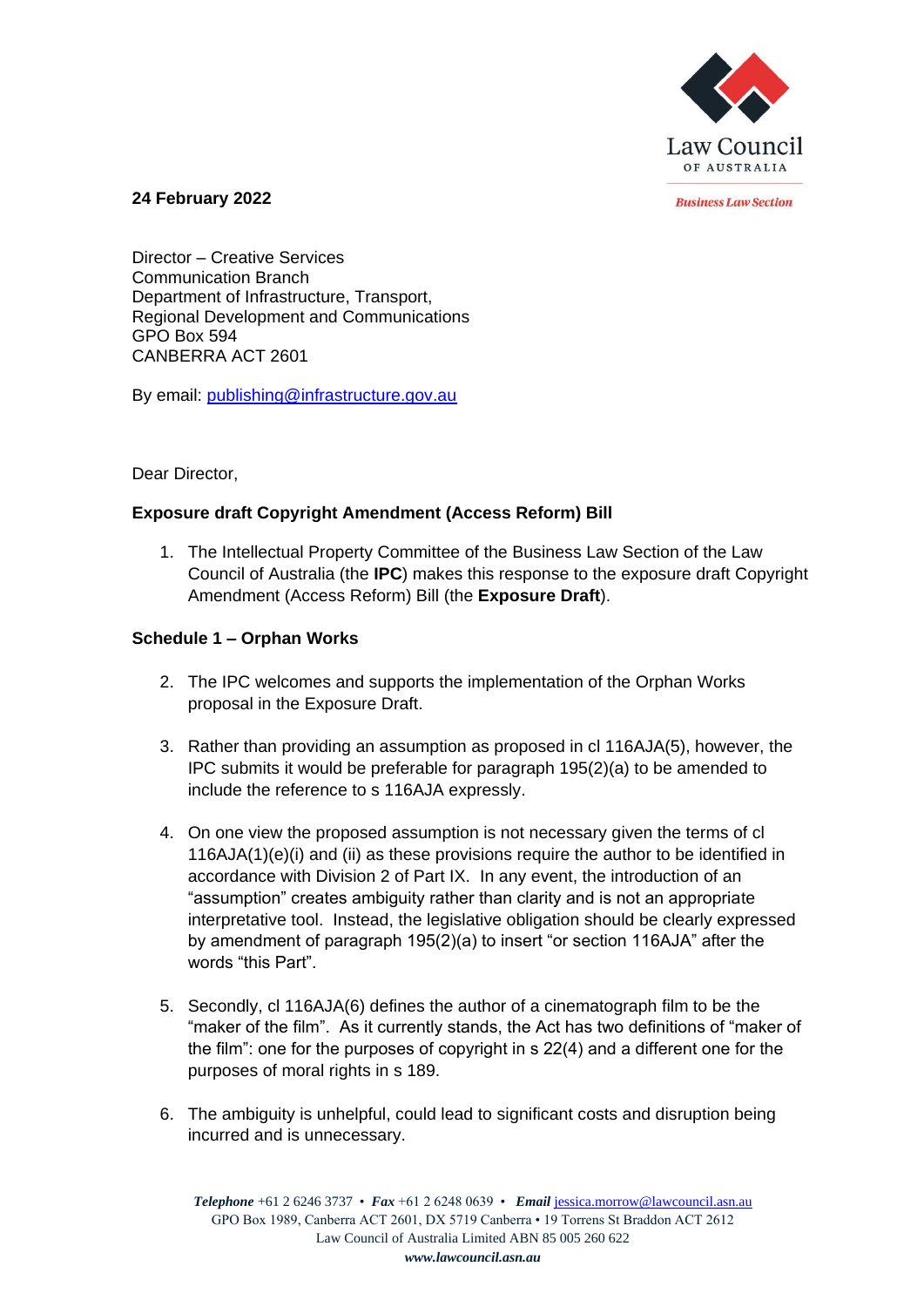7. If the definition for the purposes of moral rights is intended as implied by the crossreference to Part IX in cl 116AJA(1)(e), the IPC recommends that cl 116AJA(6) be amended to read:

> *For the purposes of paragraph 1(e), author, in relation to a cinematograph film has the same meaning as in Part IX.*

- 8. The IPC submits this formulation is preferable to setting out the definition in s 189 again as, if that definition were repeated rather than referenced, then it would also be necessary to repeat the interpretative aids for that provision.
- 9. Thirdly, the IPC questions why the provisions come into force 12 months after the legislation is passed rather than at latest 6 months after proclamation.

### **Schedule 2 – Fair dealing for quotation**

- 10. The IPC does not support the proposed new exception to be introduced by Schedule 2.
- 11. First, the major expert reviews since and including the Copyright Law Reform Committee's (**CLRC**) *Simplification Reference* in 1998 has recommended that Australia should implement a general "fair use" defence, which would satisfactorily cover fair quotations of copyright material.
- 12. In addition to the CLRC's *Simplification Reference*, these reviews have included:
	- the Australian Law Reform Commission's (**ALRC**) *Copyright and the Digital Economy* report (2013);
	- the Productivity Commission's *Intellectual Property Arrangements: Final Report* (2016).

13. In addition:

- the Joint Standing Committee on Treaties consideration of the Australia-US Free Trade Agreement essentially supported adoption of a general fair use defence (20--);
- in the United Kingdom, the Hargreaves Review concluded after detailed consideration that a general fair use defence should be adopted in United Kingdom but for the then constraints of EU law;<sup>1</sup>.
- the Copyright Review Committee (Ireland) also recommended enactment of a general fair use defence.
- 14. The Intellectual Property and Competition Review (**IPCR**) did not recommend adoption of a fair use defence but considered the matter should be reviewed in the light of further experience. The ALRC and Productivity Commission reviews were of course subsequent to the IPCR and the ALRC reference was chaired by Prof. McKeough, who was a member of the IPCR.

<sup>1</sup>

I Hargreaves, *Digital Opportunity: A Review of Intellectual Property and Growth* (2011), 101.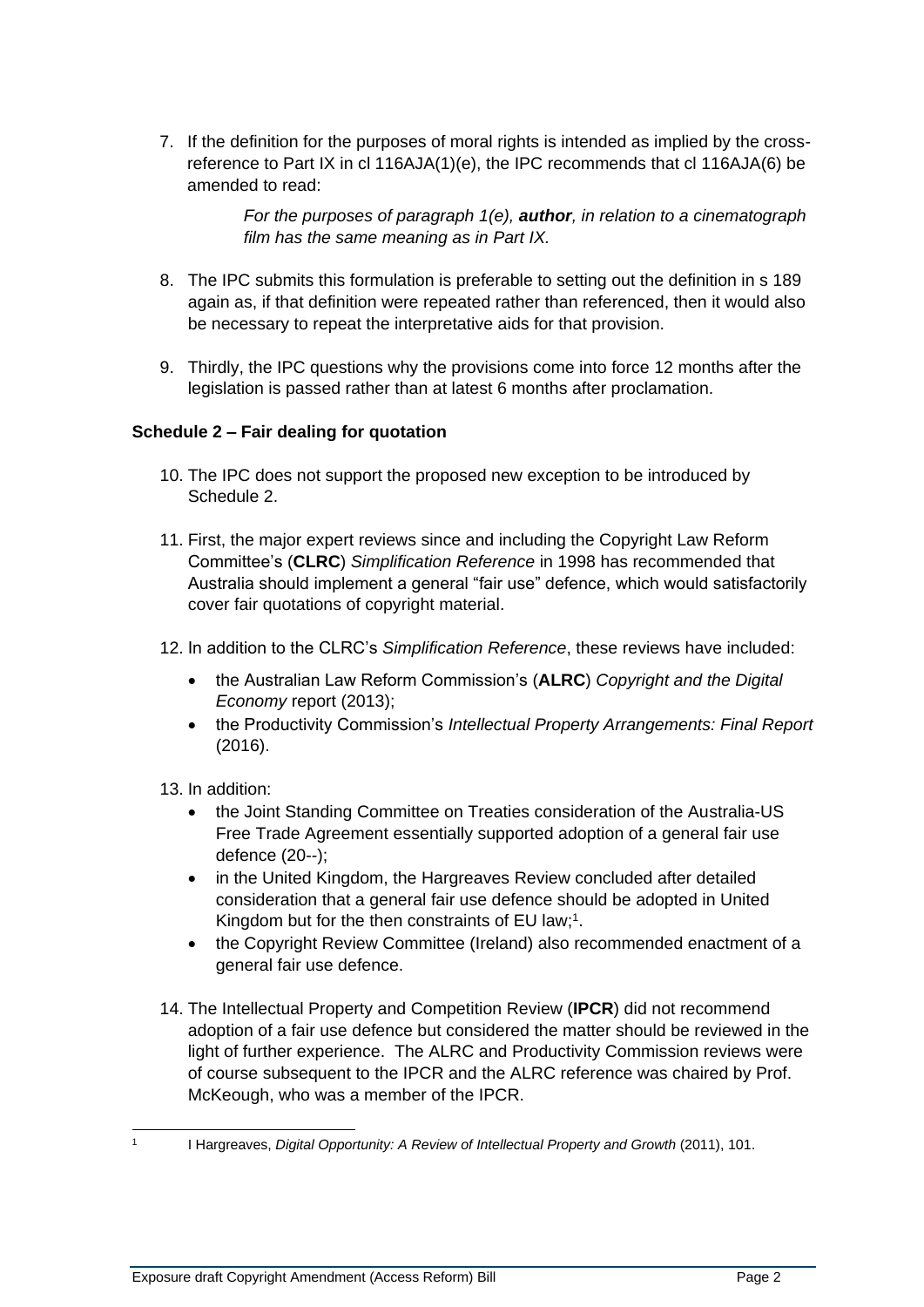- 15. The IPC strongly supports and endorses the recommendations and reasoning of those expert reviews. The IPC, therefore, is disappointed that the Exposure Draft proposes to introduce a very restricted "quotation" exception and regards the Exposure Draft as an opportunity lost to make meaningful reforms that would benefit both creators and the broader public.
- 16. Secondly, the IPC considers the proposed very restricted "quotation" exception to be highly unsatisfactory and most unlikely to assist its intended beneficiaries. There are numerous problems with the drafting.
- 17. A major difficulty is the limitation to so-called "non-commercial purposes" or for a commercial purpose where the quotation is immaterial to the value of the product or service. These limitations appear to be premised on a false dichotomy between the public sector and the private sector.
- 18. For example, many teachers would likely include quotations extracted from materials in the course of their research into works which will be exploited commercially such as text books and monographs and learned journals which are typically published by commercial publishing houses. The quotations may also be included in course materials for courses for which fees are charged. Similarly, although the discussion paper indicates a desire to assist documentary makers, many documentary makers will seek to fund their activities by charging fees for the exhibition or communication of their films.
- 19. None of these activities is likely to be considered "non-commercial".
- 20. It will also be far from clear whether a quotation in such cases is "immaterial" to the value of the product or service. The quotation may be small in terms of quantity compared to the length of the work in which the quotation is included but that does not mean it will be "immaterial" in terms of the value of the product or service. It is also unclear what kind of "value" is relevant here – social, intellectual, cultural, or economic? The contribution a quotation makes to the value or significance of an argument is often a very important consideration in determining whether a dealing is fair under the existing exception for fair dealings for the purpose of research or study. That is, a dealing will often be fair only where the extracted material makes an important contribution to the argument over and above what would be achieved merely by stating its effect. If the value added by the quotation was immaterial, there would be little point including it.
- 21. Further, the draft legislation is unclear as to which product or service is relevant in making this determination. This is the case even if we assume that the value alluded to is purely economic in nature. Consider the case of an academic journal article published by a commercial publisher, for example. Is the relevant question the materiality of the quotation to the value of the article, the value of the physical journal volume, or the value of the electronic database service in which it is included? The permissibility of the use may well hang on which of the various possible understandings of "product or service" is adopted.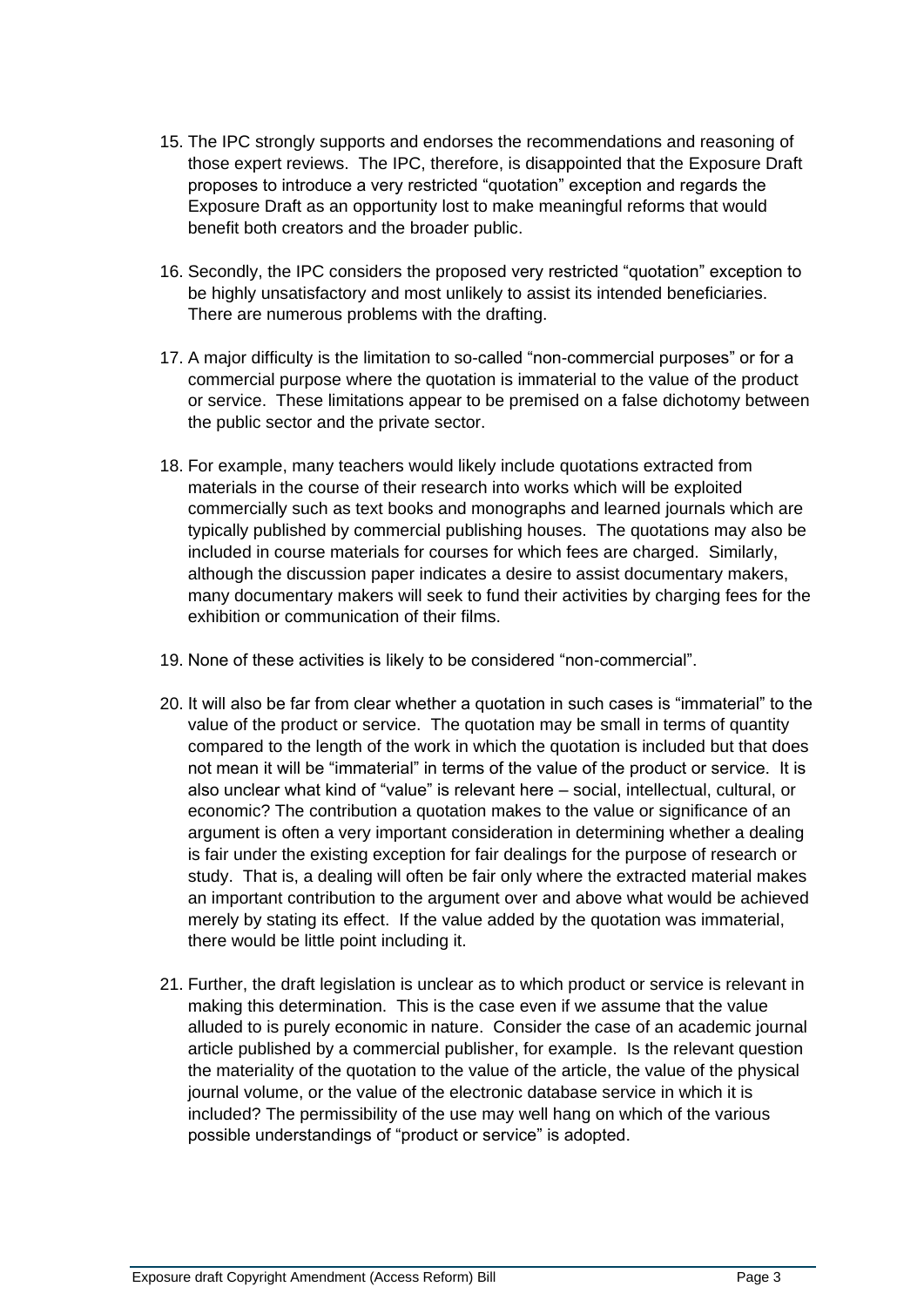- 22. The commercial exclusion is not just unwieldy and uncertain, but unnecessary. In order to be permitted under this exception, all dealings must be "fair", with fairness determined by taking into account all relevant circumstances. This includes, under the proposed subsection 113FA(2), the effect of the dealing upon the potential market for, or value of, the material. The more it interferes with that market, the less likely it is to be fair. This already appropriately protects rightsholder interests. There is no need for the additional carveout for commercial uses. Including it will add substantial cost, burden and compliance costs without any corresponding benefit.
- 23. Further, it is highly questionable whether such ordinary use as publication in a text book or documentary film would qualify as "for the purpose of research" as required by cl 113FA(1)(a)(vii) in the case of dealings by persons other than institutions or the Commonwealth or a State. For example, *De Garis v Neville Jeffress Pidler* [1990] FCA 352; 37 FCR 99 can be understood as holding that commercial distribution for consumption by others does not qualify as "research". Additionally, although the discussion paper suggests the proposed exception is intended to cover publication of research, the legislative text is silent as to whether it will extend to third parties who assist researchers to disseminate their research. In *De Garis*, it was held that fair dealing exceptions only protect the person who actually performs the act for the enumerated purpose – not third parties who assist them to do so. The situation is even more complex when it is a commercial publisher that is involved, or a service that accepts fees for distributing research. Even if the exception would prima facie apply, those commercial aspects may nonetheless be disqualifying, even though this is precisely the kind of use the exception was intended to cover.
- 24. These very considerable uncertainties will likely have at least a serious "chilling effect" by deterring many people from incurring the risks and costs of litigation by relying on the provision. For at least the reasons indicated, it is unlikely that such uses will qualify for the benefit of the defence.
- 25. Another serious deficiency is that the proposed defence is limited only to published material. This is particularly problematic for historical research, which relies heavily on unpublished documents such as letters, diaries, maps and government records. Once again, this limitation is unnecessary: the fairness factors already ensure that the purpose and character of the dealing and the nature of the copyright material be taken into account in determining whether a use is permissible. This includes consideration of whether the work is unpublished, adequately safeguarding rightholder interests without disproportionately stifling original historical research.
- 26. Problematically also, as a consequence of these limitations, the introduction of this very restricted exception risks narrowing the existing fair dealing defences for research or study, criticism or review and reporting of news. Whether a dealing is a fair dealing must take into account the structure and content of the Act as a whole. Thus, for example, the existence of the statutory licence provisions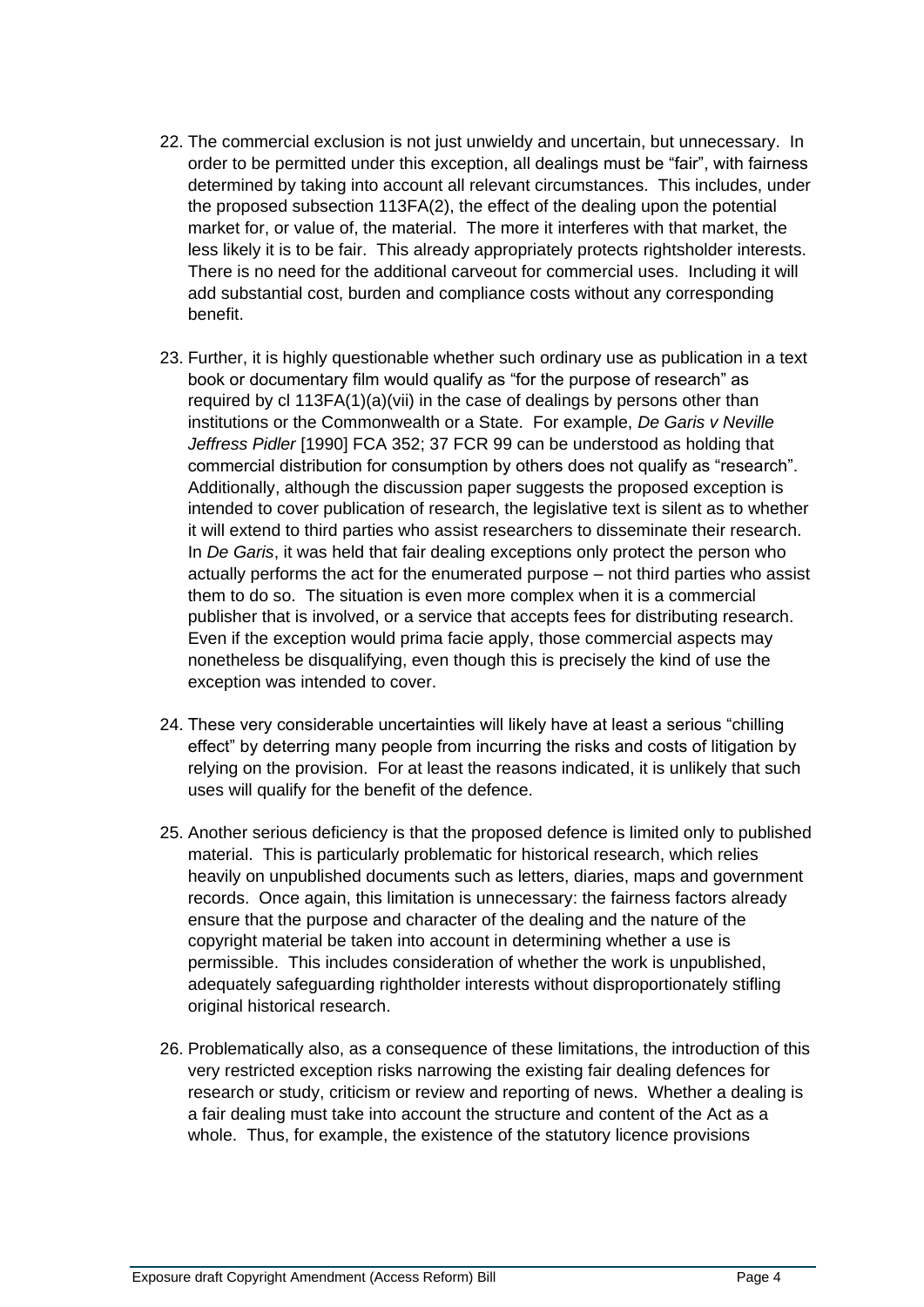permitting photocopying for educational purposes necessarily limited what would be a fair dealing for research and study.<sup>2</sup> Correspondingly, the introduction of the narrowly constrained permission to quote for the purposes of research but only of published works and only for non-commercial or "immaterial" purposes will necessarily affect what can be a fair dealing for the purposes of s 40. The enactment of s 113FA, therefore, has the potential to weaken the existing fair dealing defences.

- 27. The IPC is also concerned by the language of the chapeau to cl 113FA(1) that applies to a fair dealing that "… involves a quotation". This may be contrasted with the language of the existing fair dealing defences which requires a fair dealing *for the purpose of* research or study, criticism or review, parody or satire etc. It is not apparent to the IPC why different language is used.
- 28. The IPC notes that "quotation" can have a wide range of potential meanings; the simplest being "a group of words taken from a text or speech and repeated by someone other than the original author or speaker". From some of the examples of the ordinary meaning of "quotation" given in the Discussion Paper, this may be what is intended. In the context of copyright exceptions, however, "quotation" as contemplated by art. 10(1) of the Berne Convention would usually involve more than mere repetition but also illustrating or defending some point or argument made by the quoter.<sup>3</sup> It is not clear from the Exposure Draft or the Discussion Paper which meaning or objective is intended to be achieved. If the more specific meaning is intended, the legislation should make this clear.
- 29. In addition, the significance of the language "for the purpose of" is that it ensures that the subject use is tied to the permitted purpose. That is not necessarily the case with the proposed wording of cl 113FA. The IPC submits therefore that, if a fair dealing defence for "quotation" be proceeded with, the defence should expressly require that the dealing be for the purposes of quotation, not just involve a quotation and, if the more specific sense of quotation contemplated by the Berne Convention be intended, this be clarified.
- 30. At a purely formalistic level, the IPC notes that the proposal to include the quotation defence as cl 113FA means that "fair dealing" defences will be located in three different parts of the Act. That is likely to cause confusion, making access to the defence by its intended beneficiaries more difficult and expensive.
- 31. The unusually tight timeframe for submissions does not permit us to provide detailed analysis regarding other deficiencies we have identified within the proposed quotation exception, but the above points should be sufficient to demonstrate our serious concern at its deficiencies. As to a section which is

<sup>2</sup> *Haines v Copyright Agency Ltd* (1982) 42 ALR 549 at 555–6 (Fed C of A — full court). <sup>3</sup> Ricketson and Ginsburg, *The Berne Convention* (2edn) pp. 786 – 787 [11.41]. See also Case C-516/17 *Spiegel Online GmbH v Beck* EU:C:2019:625; [2019] Bus. L.R. 2787; [2019] 7 WLUK 458 (ECJ (Grand Chamber).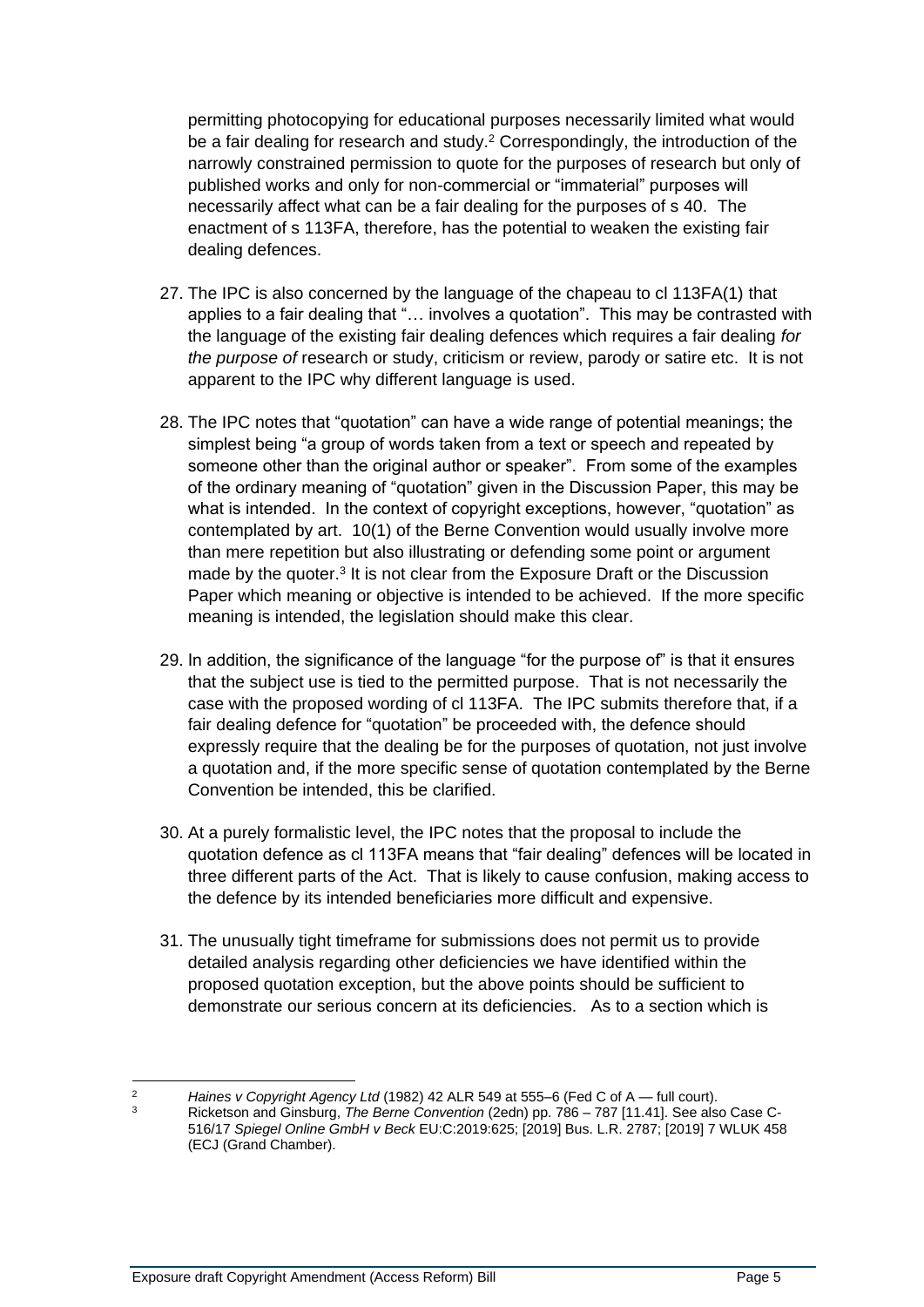within the parameters of article 10(1) of the Berne Convention, there are a number of elements which are not currently addressed in cl 113FA. These include:

- proportionality (refer to the "*and their extent does not exceed that justified by the purpose*" requirement of article 10);
- being clear about whether derivative and transformative use is withing the proposed defence, noting the accepted notion is that "quotation" draws its power from using something significantly unaltered; and
- source materials and attribution. The IPC submits that these requirements may not be met by cl 113FA where use of copyright materials do not trigger the moral right of attribution (cl 113FA's attribution requirement is linked to Part IX Division 2).
- 32. The Discussion Paper asked a specific question regarding cl 113FA, namely: *Should the proposed new quotation fair dealing exception in section 113FA extend to the quotation of unpublished material or categories of unpublished material?*
- 33. In its current form, the IPC submits that it should not. Please refer to our comments above regarding published versus unpublished materials. In any event the relevant requirement (in cl 113FA(1)(c)) that "*the copyright material has been made public*" should be changed to reflect the language of article 10(1) of the Berne Convention, namely that "*the copyright material has been lawfully made available to the public*".
- 34. The IPC does welcome the draft to the extent that it may be seen as an attempt to address perceptions that Australian law is not compliant with article 10(1) of the Berne Convention and hence is not in compliance with Australia's obligations under article 9(1) of the TRIPS Agreement of the World Trade Organisation or the Australia-United States Free Trade Agreement.
- 35. Article 10(1) of the Berne Convention, however, is not limited to the circumstances set out in cl 137FA(1)(a) or (b). Accordingly, cl 137FA does not in fact resolve the problem of our non-compliance.
- 36. If (contrary to the recommendations of the expert reviews), it is desired to introduce a "quotation" exception, it would be far preferable to enact a simple clause based on the terms of article 10(1) of the Berne Convention rather than proceed with what is proposed in Schedule 2 of the Exposure Draft.
- 37. A clause merely implementing Australia's obligations under article 10(1) of the Berne Convention, however, would not provide protection for quotation from unpublished materials which is often the very type of quotation which it may be expected the intended beneficiaries of the proposed quotation defence wish or need to do. For this reason (along with the many other reasons developed by the CLRC, the ALRC and the Productivity Commission after their painstaking, lengthy, and evidence-based investigations), the IPC submits this too is not an appropriate course and it is preferable to introduce a general "fair use" defence.